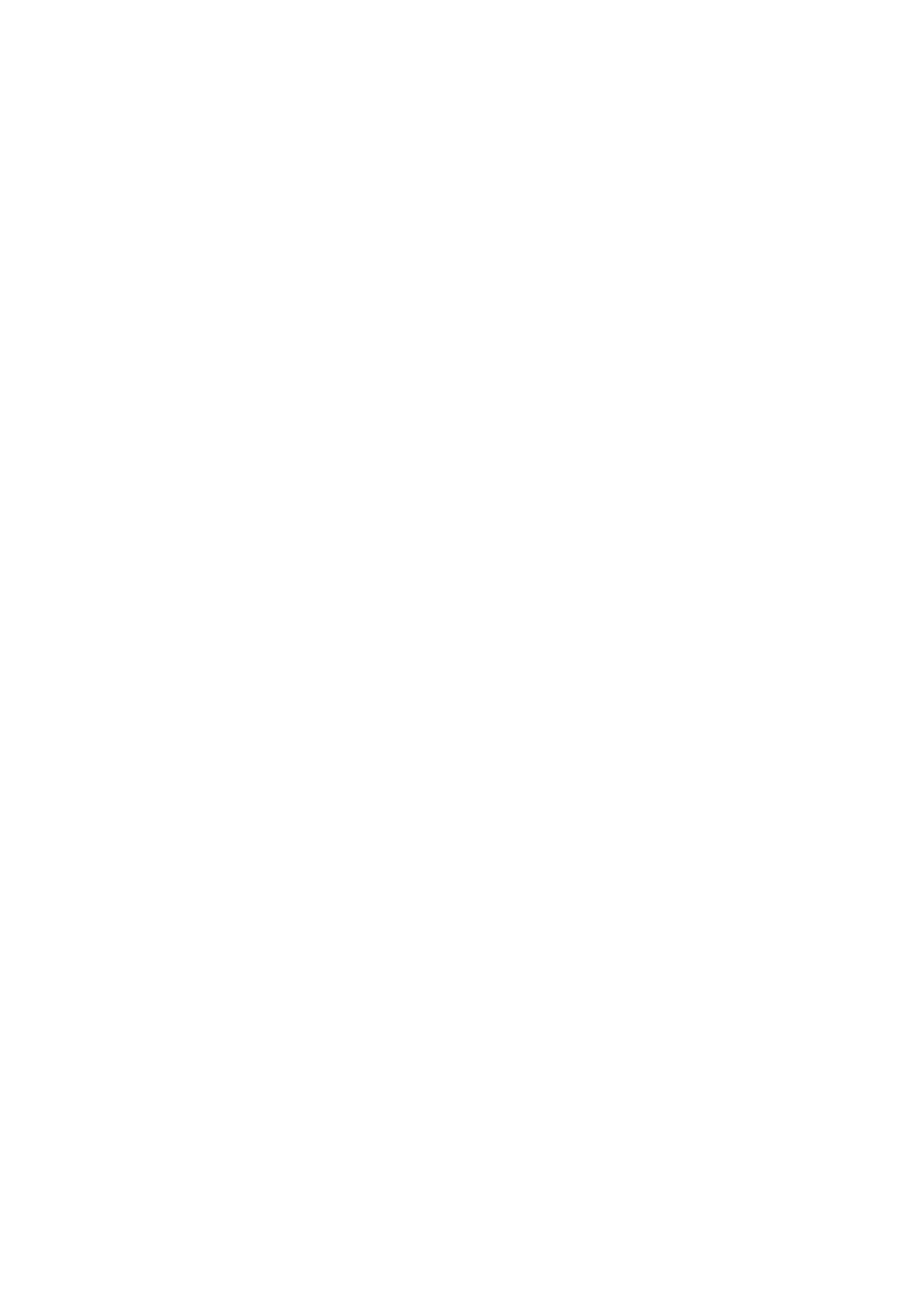## **ELECTROTECHNOLOGY**

**Attempt SIX questions only.**

**All questions carry equal marks.**

**Marks for each part question are shown in brackets.**

1. In the network shown in Fig Q1 the 15  $\Omega$  resistor dissipates 60 W.

Calculate EACH of the following:

- (a) the current taken from the supply; (6)
- (b) the value of the applied voltage V;
- (4)
- (c) the value to which the 60  $\Omega$  resistor must be changed to increase the current taken from the supply to 4 A. (6)

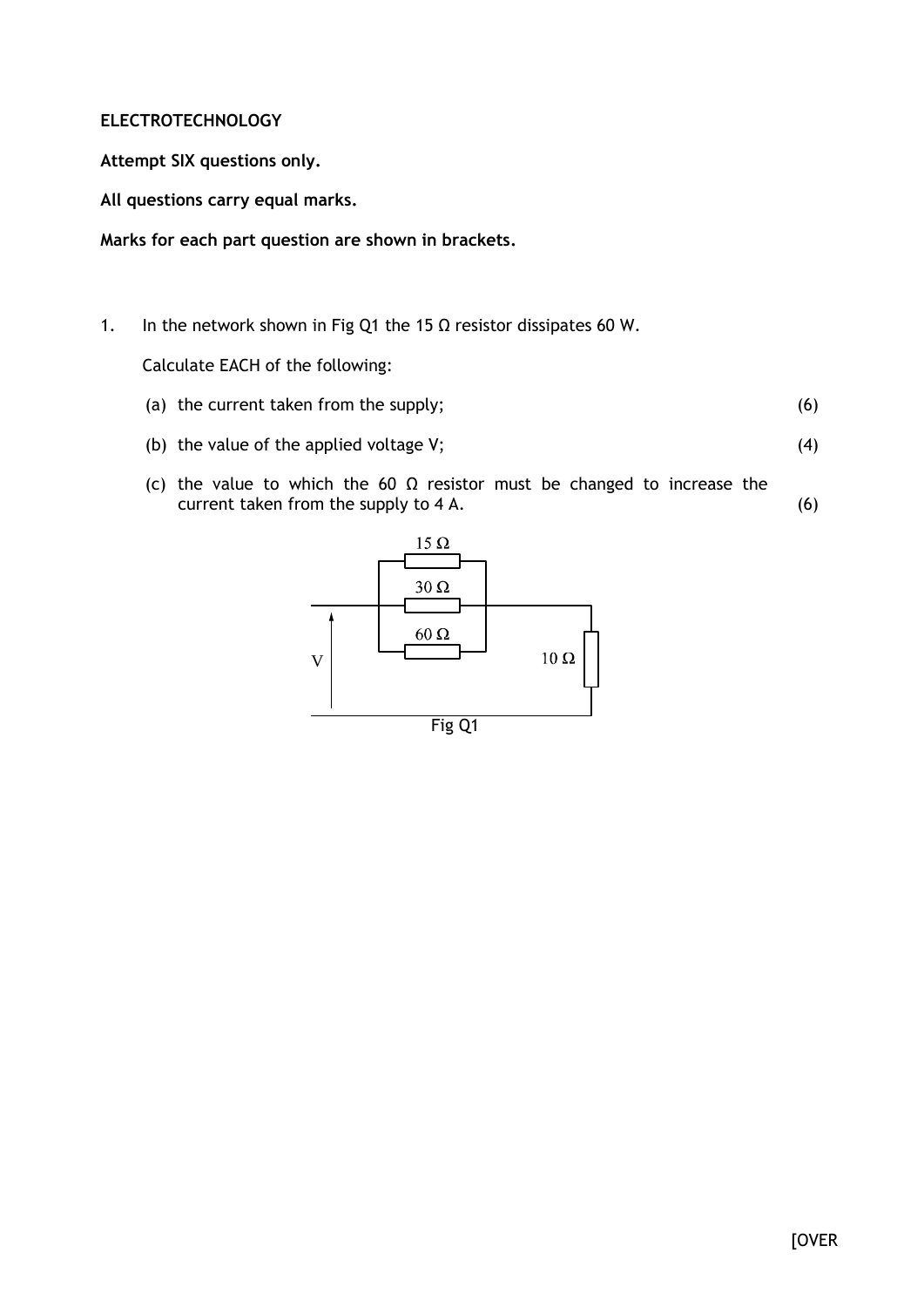2. Fig Q2 shows a non-linear resistor connected in series with a linear resistor 'R' to a 12 V d.c. supply. The characteristic of the non-linear element is given by  $I(mA) = V^{3/2}$ .

Determine EACH of the following:

- (a) the value of 'R' to give a current of 12 mA in the circuit; (6)
- (b) the value of the non-linear element when the current is 12 mA; (4)

(6)

(c) the value to which 'R' must be adjusted to give equal volt drops across the linear and non-linear resistors.





3. A silicon power transistor with the characteristics given in Worksheet Q3 is operated from a 12 V supply and has a maximum power rating of 18 W.

| (a) Plot the 18 W power dissipation curve on the characteristics.                                                                            |                                                        | (5)               |
|----------------------------------------------------------------------------------------------------------------------------------------------|--------------------------------------------------------|-------------------|
| (b) Determine the minimum safe collector load resistor for the transistor.                                                                   |                                                        | (4)               |
| (c) If the transistor is biased with 80 mA and a sinusoidal signal of $+/$ 40 mA is<br>applied to the base, determine EACH of the following: |                                                        |                   |
| (i)                                                                                                                                          | the variation in collector current;                    | (2)               |
|                                                                                                                                              | (ii) the corresponding variation in collector voltage; | (2)               |
|                                                                                                                                              | (iii) the a.c. power output of the transistor.         | $\left( 3\right)$ |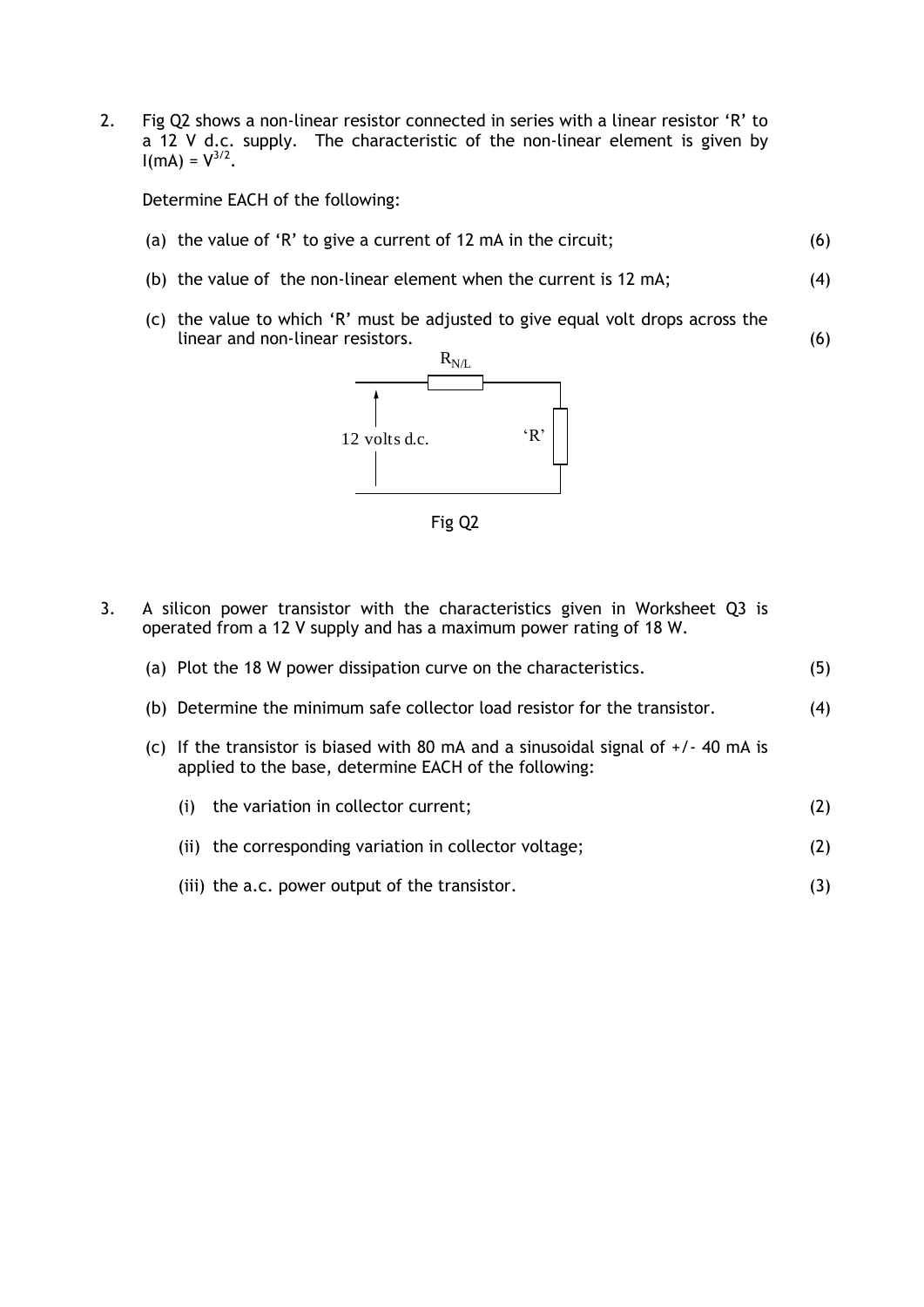4. Two impedances  $Z_1$  and  $Z_2$  are connected in parallel to a 240 V single phase a.c. supply. The total current drawn is 10 A at unity power factor. Impedance  $Z_1$ takes a current of 5A at p.f 0.6 lag.

Calculate EACH of the following:

| (a) the current in impedance $Z_2$ ;                | (6) |
|-----------------------------------------------------|-----|
| (b) the resistance and reactance of each impedance; | (6) |
| (c) the power dissipated by each impedance.         |     |

- 5. A 3ph 440 V a.c. generator supplies the following loads:
	- a star connected load of 33 kVA at p.f. 0.9 leading
	- a delta connected load of 40 kW at p.f. 0.85 lagging
	- miscellaneous loads of 23 kVA at p.f. 0.8 lagging

Calculate EACH of the following:

| (a) the kVA supplied by the generator; |  |  |  |  |  |
|----------------------------------------|--|--|--|--|--|
|                                        |  |  |  |  |  |

- (b) the current supplied by the generator; (2)
- (c) the phase currents for the star and delta connected loads. (4)
- 6. An unbalanced star connected three phase load is supplied from a 440 V 50 Hz four wire supply.

The current in the red line is 6 A lagging by 30º, the current in the yellow line is 5A in phase and the current in the blue line is 7A lagging by 15º.

Determine EACH of the following:

| (a) the value of the current in the neutral line;                               |  |
|---------------------------------------------------------------------------------|--|
| (b) its phase relationship to the voltage between the red line and the neutral; |  |

(c) the total power dissipated in the circuit.

(5)